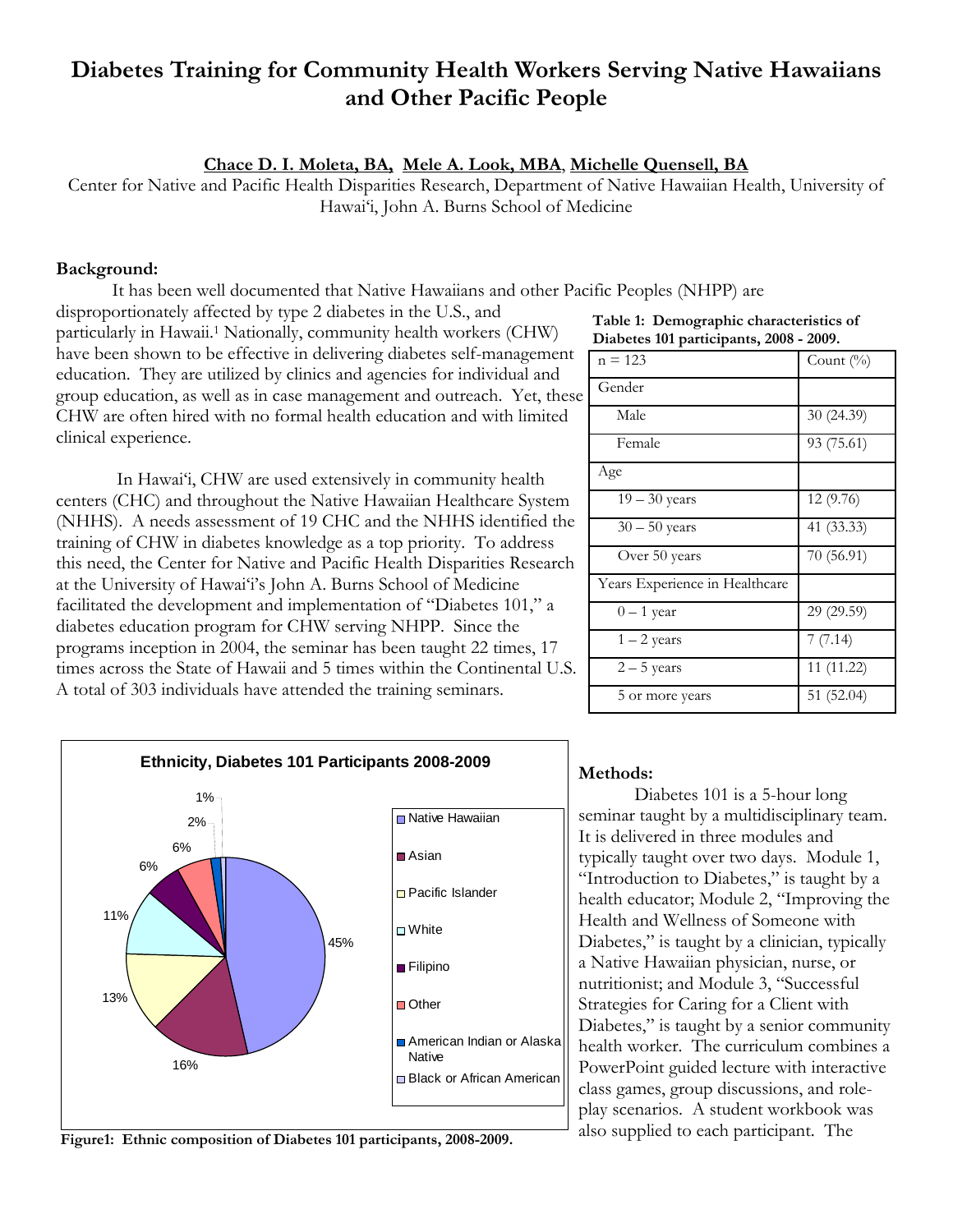workbook contains the slides from each module, a glossary of diabetes terms, nutritional and dietary information, scientific and popular press articles, a variety of locally developed brochures, and a listing of additional sources for diabetes knowledge.



**Figure 2: Diabetes 101 students during post-test.** 

 The initial curriculum for Diabetes 101 was developed in collaboration with three community organizations (Papa Ola Lōkahi, Hawai 'i Primary Care Association, and Wai'anae Coast Comprehensive Health Center) and systematically incorporated aspects of culture-based education. Specific culture-based aspects were: 1) language: recognizing and using native or heritage language, 2) context: structuring the class in culturally appropriate ways, and 3) content: making learning meaningful and relevant through culturally grounded content and assessment.4 Other teaching strategies for Diabetes 101 are described elsewhere.5

 We examined seminar participants from 9 of the most recent classes, April 2008 through November 2009. A total of 124 participants who fulfilled all of the class requirements were included. Forty-five percent of participants identified CHW or outreach worker as their current work position. Medical assistants, peer counselors, and health educators were among the most frequently specified job positions of the remaining 55%. Of all participants 76% were women, and 57% were age 50 or older

(Table 1). When asked to specify their ethnicity, nearly half, 45%, selected Native Hawaiian. Other groups were Asians at 16% and Pacific Islanders at 13% (Fig. 1).

 A diabetes knowledge test was given before the seminar, at the very end of seminar, and then at six months post-seminar. All three evaluations were identical in content and consisted of 15 questions—12 multiple-choice and three short-answer questions—developed and validated by the University of Michigan's Diabetes Research and Training Center.<sup>2,3</sup> The six-month post-training evaluations were first sent out electronically via email. Up to three

reminder emails were sent to participants who were not responsive, with a final hard copy mailed 26-weeks post-training. Participants received a small incentive upon completion of the 6-month post-training follow-up evaluations. Participants were also asked to complete a demographic survey.

 Each participant was assigned a unique ID# and pre-, post-, and 6-month post-test scores were analyzed using JMP software, a SAS-based statistical analysis software program. Paired t-tests compared differences in the mean values for baseline (pre-seminar) and postseminar to measure knowledge gained from the training, and subsequent paired t-tests compared the mean values for baseline and 6-month



**Figure 3: Diabetes 101 students during group discussion.** 

follow-up measured the retention of knowledge following training. Individuals without all three data points were excluded from the analyses. Participants from the island of O'ahu and the Continental U.S. were classified into the urban group, while those from Hawai'i's lesser developed outlying islands were categorized into the rural group. Comparisons of the individual groups were conducted to identify any differences in study results.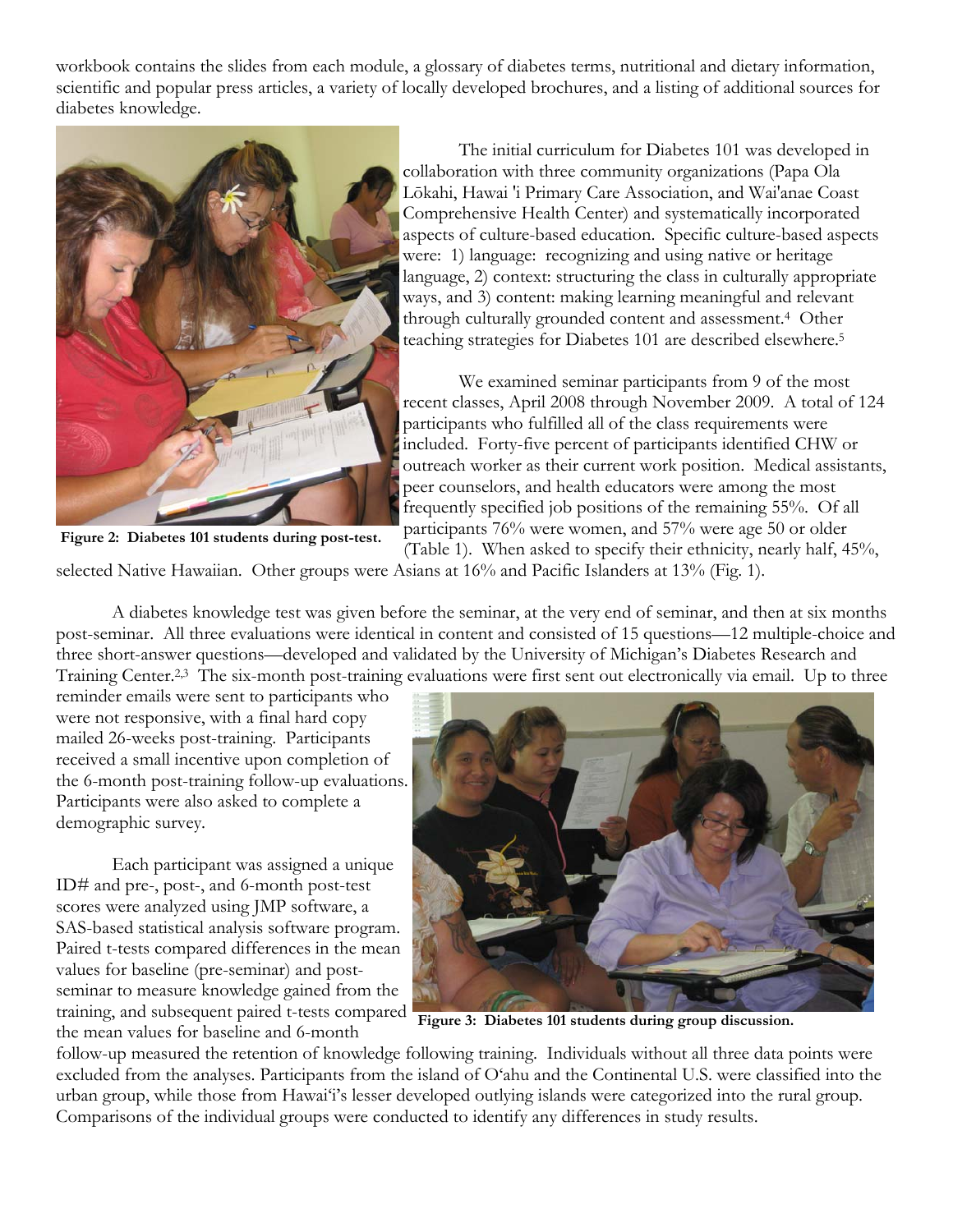## **Results:**

 Of the 139 individuals who attended the nine classes examined, 124 had complete sets of usable data (demographic survey, pre-test, and post-test). Both urban and rural groups demonstrated improvements in diabetes knowledge from pretest to post-test, each with statistical significance. In total, participants showed a 26.07%

| Table 2: CHW test scores for Urban, Rural, and All participants who completed only |
|------------------------------------------------------------------------------------|
| pre- & post-seminar tests, 2008-2009.                                              |

|                 |                      | Urban        | Rural      | Total        |
|-----------------|----------------------|--------------|------------|--------------|
| Only Pre & Post | $\mathbf n$          | 97           | 27         | 124          |
|                 | Mean Pretest Score   | 10.00        | 10.22      | 10.05        |
|                 | Mean Posttest Score  | 12.71        | 12.52      | 12.67        |
|                 | Mean Difference (SD) | 2.71(0.29)   | 2.30(0.59) | 2.62(0.26)   |
|                 | P value              | $\leq 0.001$ | .0003      | $\leq 0.001$ |

increase in mean test scores  $(P \le 0.0001)$  (table 2). In total, retention of diabetes knowledge gained (Fig. 2). The group of individuals who submitted complete sets of data including 6-month post-seminar test (n=31), displayed improved mean test scores from pre-seminar test (10.45 pts.) to post- seminar test (13.1 pts.), and from pre-seminar test to 6-month post-seminar test (13.26). There were limited differences between urban and rural groups.



**Figure 4: CHW test scores for all participants who completed pre-, post-, and 6-month post-seminar tests, 2008-2009. (n=31; P<0.0001 for change in test score from pre-seminar to post-seminar, and from pre-seminar to 6-month post-seminar.)** 

seems to foster strong student engagement.

## **Discussion:**

 This evaluation has shown Diabetes 101 to be an effective tool for educating CHW in diabetes knowledge. Diabetes 101 provides training participants with a sufficient foundation for continued growth in their diabetes knowledge, and offers CHW the skills to build on their ability to deliver diabetes self-care and management information to NHPP.

 Based on instructor and participant feedback, we believe that the success of Diabetes 101 can be attributed to the training's culturally relevant curriculum, team teaching approach, and interactive class activities. These three teaching strategies seem to provide non-traditional students with a diabetes education that is conducive to their learning preferences. The program's incorporation of practical knowledge, group cohesion, and emphasis on personal connections to the disease

 A significant limitation to this evaluation was the lack of a control group. The collection of more detailed demographic information would also be useful in future analyses. Similar to diabetes, cardiovascular disease continues to affect NHPP at a disparate rate, therefore we have also developed a similar curriculum for increasing the knowledge base of CHW about heart disease. Our newest training seminar, Heart 101, has been taught three times and has created community demands for more trainings throughout the State of Hawai'i and within the Continental U.S. Data from Heart 101 is currently being gathered for future analysis.

## Literature Cited:

1. Mau MK, Sinclair K, Saito EP, Baumhofer KN, Kaholokula JK, Cardiometabolic health disparities in Native Hawaiians and Other Pacific Islanders, Epidemiologic Reviews, 6/16/2009

2. Anderson RM, Fitzgerald JT, Funnell MM, Grupen LD. The third version of the Diabetes Attitude Scale (DAS-